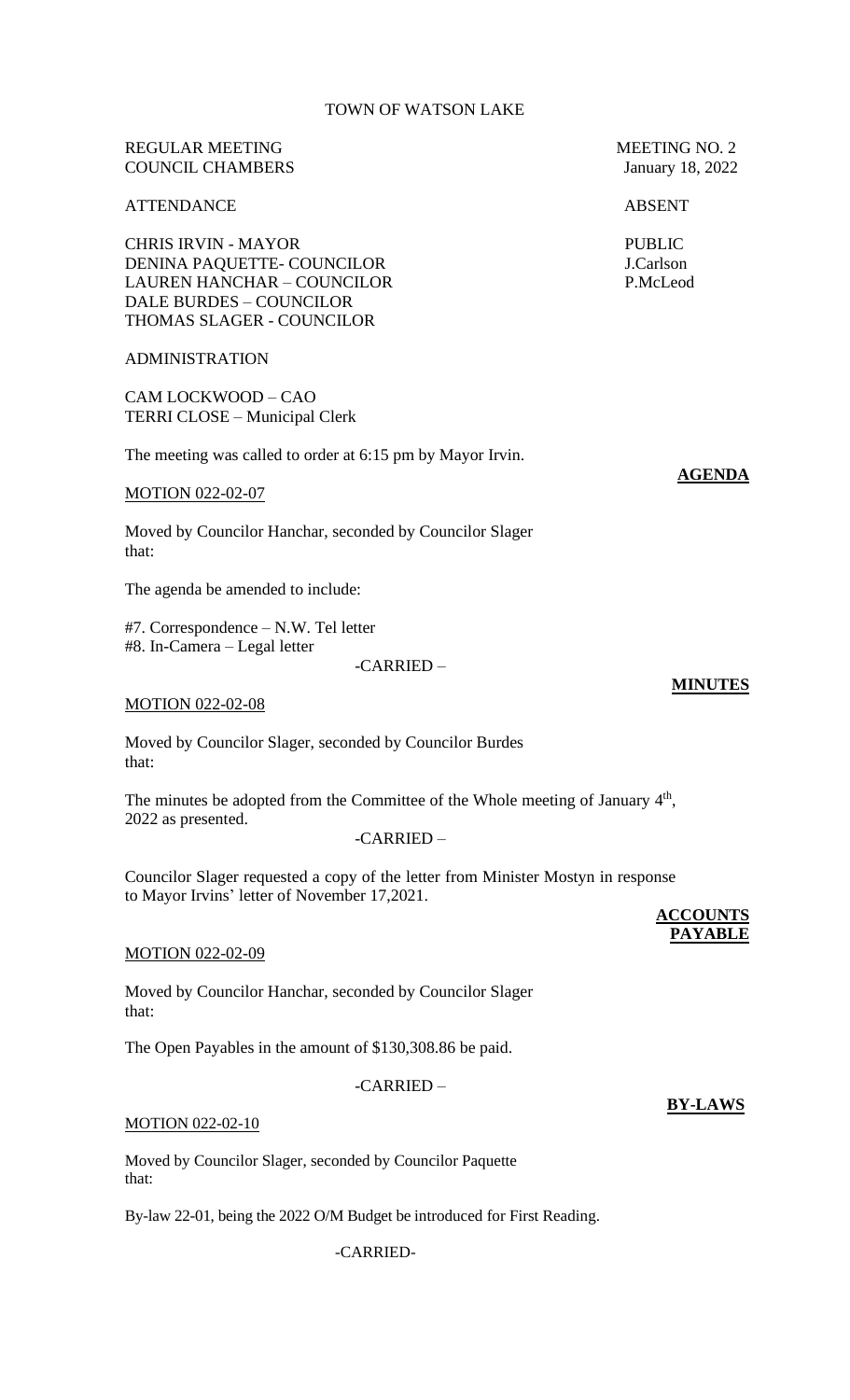Page 2

### MOTION 022-02-11

Moved by Councilor Slager, seconded by Councilor Paquette that:

By-law 22-02, being the 2022 Capital Budget be introduced for First Reading.

## -CARRIED-

There were questions and discussion on various line items;

- Councilor Hanchar voiced her opposition to the purchase of the steamer truck and crushed gravel as it will conflict with local businesses that provide these services.
- Councilor Slager disagreed with Councilor Hanchar as there were situations where the local businesses were not available to provide the service when needed. Councilor Slager believes that by purchasing the equipment it will save the Town money.
- Council Hanchar disagreed that the purchase of the equipment will save the Town money.

Mayor Irvin thanked Council for their comments. The Capital budget will be introduced for public comment at the January  $20<sup>th</sup>$  Town Hall meeting.

## **REPORTS**

### CAO REPORT

Administration informed Council that the elevator lift has been installed at the Recreation Complex. The contractor that supplied and installed the lift will return to Watson Lake February  $8<sup>th</sup>$  to complete the final details prior to an inspection and certification being issued on February 9<sup>th</sup>.

The tender for the Recplex changerooms/shower upgrades has gone out and is being advertised at various outlets and the Yukon Contractors Association.

The Energy lighting upgrade contract is with the contractor and waiting for final signature.

There is a meeting scheduled for Wednesday, January 19<sup>th</sup> to address the Municipal Services building. The Electrical engineer has corrected the problems experienced with the heating system. With these deficiencies being corrected, the Town can move forward on taking possession of the building.

Administration is scheduling a meeting with Atco to discuss finalizing the District Heat agreement.

Administration is attempting a meeting with YG Lands Branch to provide an update on the status of lot development in the community.

A consultant will be in Watson Lake January  $26<sup>th</sup>$  to discuss the dry hydrant project. Administration has requested that YG prepare letters that can be forwarded to residents in the areas that are being affected informing them of the project being carried out.

With the updated COVID regulations and limitations that are now in place, it has had a direct impact as to what can take place in the Recreation Centre. All activities have been limited, making recreation impossible.

### **CORRESPONDENCE**

Council was in receipt of a letter from Northwestel requesting support for an application they have before the CRTC to reduce pricing and increase internet speeds for northern customers.